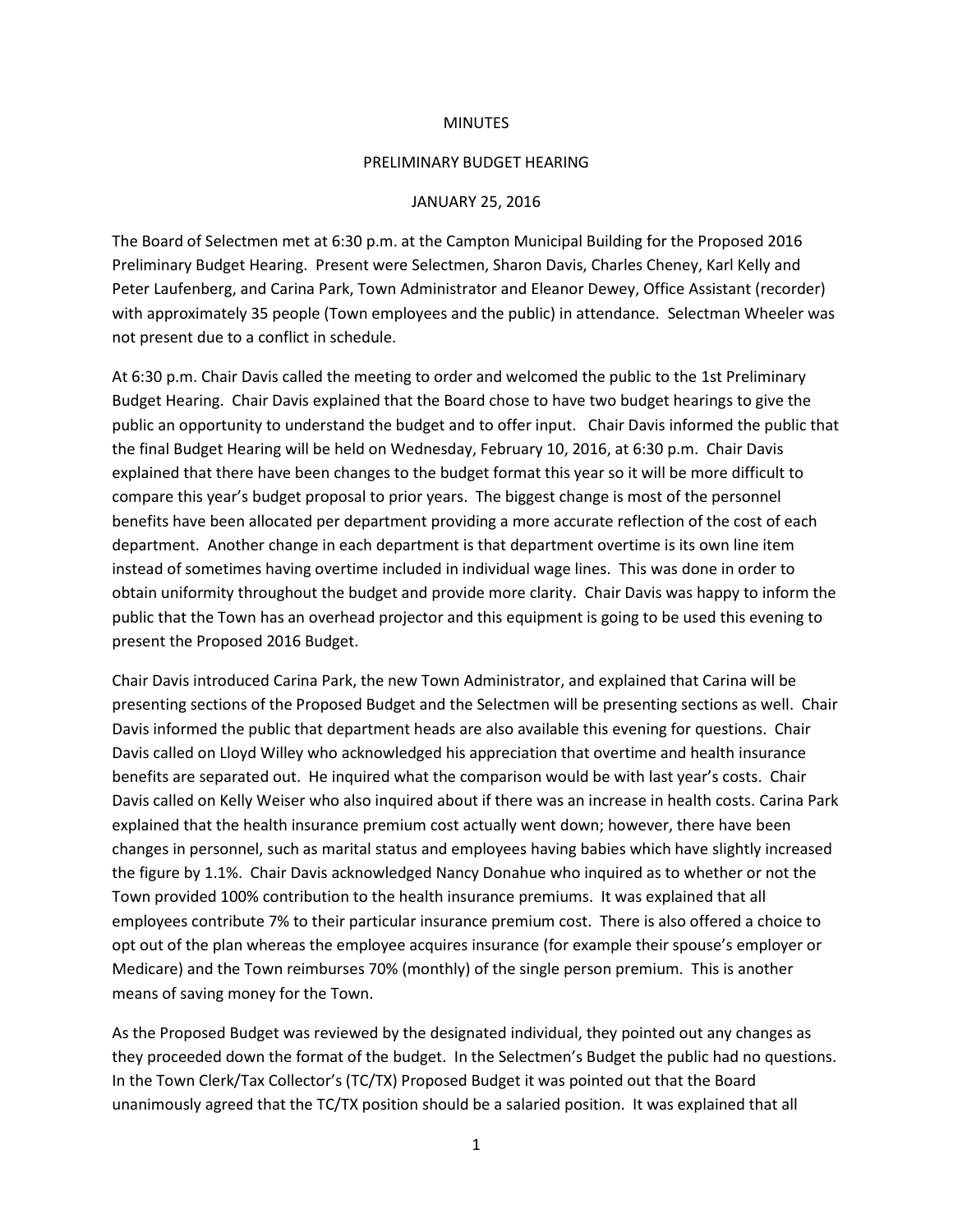heads of departments are salaried positions and the Board would like to see consistency and recommend that the position be a salaried position. A Warrant Article will be presented at Town Meeting for the position to be a salaried position. The public had no questions regarding the TC/TXs Proposed Budget.

In the Financial Administration budget it was pointed out, as in all departments the employees' wages have been increased by 2% for 2016. Chair Davis called on Marsh Morgan who inquired why Town employees get a 2% increase when there is no COLA adopted by Social Security this year. It was explained that the Town has good employees and we want to keep our good employees. In addition, the Board needs to keep in line with the wage study compensation figures to again, hold on to employees, and to keep competitive in the marketplace. Some other items pointed out were that there is no Town auction this year, therefore eliminating \$30,000.00 and the cost of supplies increased slightly as there will be a Warrant Article for a new colored printer in the Selectmen's Office and the costs for such supplies maybe a little higher, hence, the increase.

Some other highlighted points, in Personnel Administration – Health & Dental Insurance line item, the \$27,500.00 are reimbursed out of pocket expenses. In the Payroll Taxes & Service slight increase and the possibility of offering Direct Deposits.

In the Town Mapping line item, an allowance has been made for a part time intern to help with GIS in mapping road frontage information and some other mapping programs to assist the Highway Department and Police Department regarding road information.

In the Insurance section, worker's comp line item it was explained that Primex over-charged for prior year, hence the reduction from \$18,896.00 to \$11,231.29.

Advertising & Regional Assoc. there are no changes as the Board of Selectmen are "holding the line" on not adding any new organizations, which the Board has been practicing for a number of years.

Under the Contingency line item, Chair Davis called on Sally Moulton who inquired what the Contingency line included. Chair Davis stated it is for unbudgeted items, for instance, in 2015 Ann Marie Foote's retirement was reflected under this line item.

In the Police Department Proposed Budget, Chair Davis called on Craig Keeney who inquired about the Police Chief's 2015 salary. It was confirmed that the Chief's Salary line item reflected a period of 53 weeks. Chair Davis acknowledged Kelly Wieser who inquired how the determination is made for the need for a new full time police officer. Chair Davis then called on Police Chief Warn to respond. Chief Warn gave an informative Power Point presentation explaining the need for an additional full time officer. Chair Davis also acknowledged Wayne Charron who inquired about Beckett School activity and if there could possibly be an impact fee charged. Chief Warn addressed issues, but commented that the Beckett School administration is very responsive when issues are addressed.

In the Fire Department Proposed Budget a large decrease was addressed in FD Equipment line item from \$165,000.00 to \$6,000.00 as in 2015 there was a purchase for 32 air packs as the dates of the packs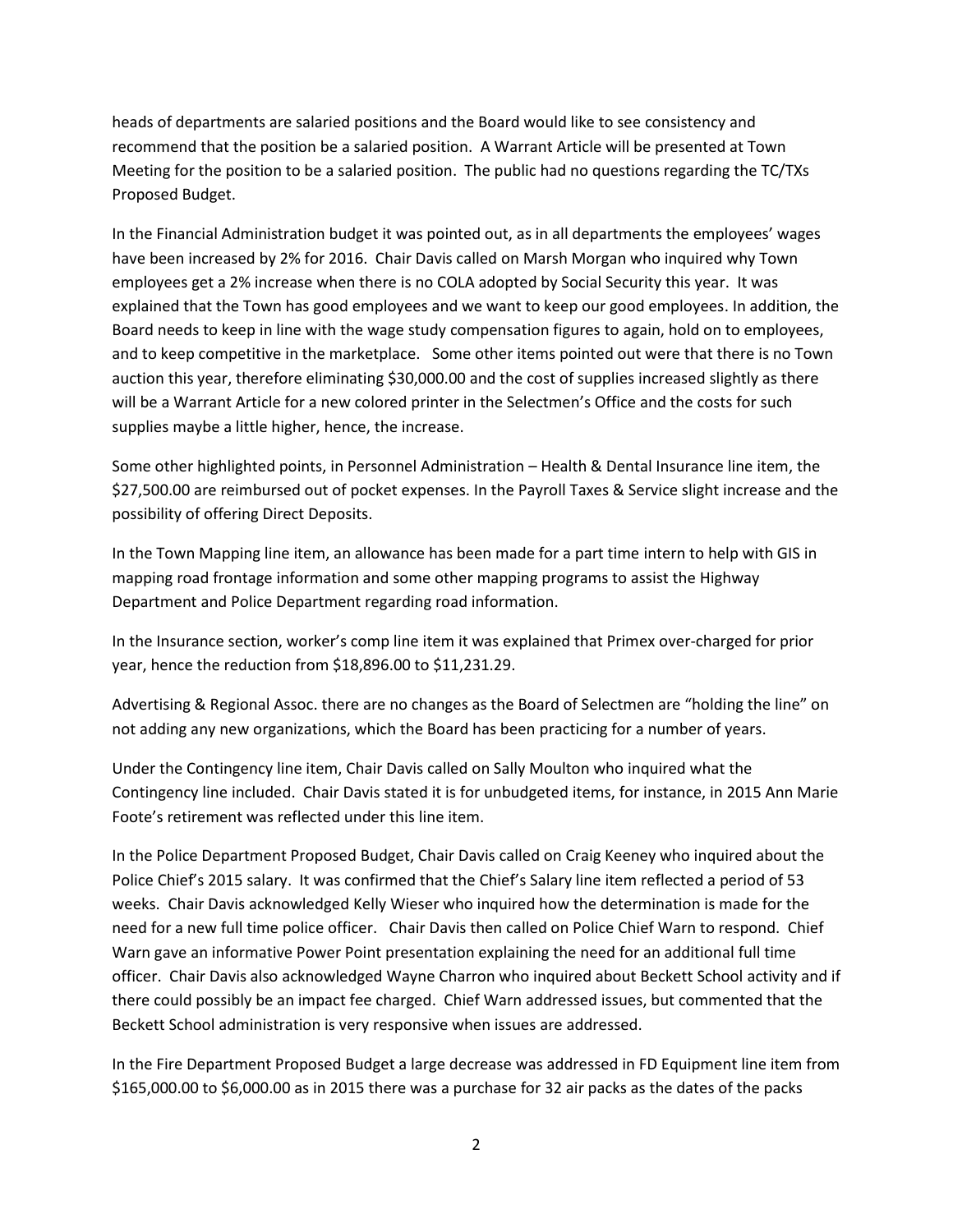were expiring. Chair Davis called on Kelly Wieser who inquired why the payroll amounts were not broken down as in other departments. Chair Davis called on Kelly Bolger, Fire Commissioner, who explained that there will be no problem with furnishing this information and Selectman Laufenberg confirmed that this information is documented and is readily accessible. Mr. Bolger indicated the breakdown will be provided.

In the Emergency Management Proposed Budget the bottom line was reduced and Chair Davis called on Kelly Bolger, Emergency Management Director to explain. Mr. Bolger indicated that additional work had to be performed that was not initially accounted for; however, Mr. Bolger was able to acquire grant monies to reimburse the Town.

Points of interest in the Highway Department Proposed Budget pertained to the Paving Appropriation/Bridges line item in the amount of \$210,000.00. Chair Davis called on Lloyd Willey who first thanked the Town for the improvement to the roads in Waterville Estates and that residents are pleased with the progress. Mr. Willey expressed that since asphalt prices are going down, as petroleum products have been decreasing in cost, he encouraged "the Town to throw extra money into paving" while the price is down. Mr. Willey inquired about the \$210,000.00 figure and how it was arrived at. Chair Davis called on Robert "Butch" Bain, Road Agent, who stated that he felt certain he would be able to get Option 2 of his paving plan done which included .5 miles of Bog Road, .6 miles of Winterbrook Rd and .5 miles of Pond Road. Butch explained that the quotes for paving were figured high (when presented) for budgeting purposes; hence, he feels \$210,000.00 should be sufficient for Option 2. Chair Davis acknowledged Mr. Willey again, who suggested if the paving comes in lower, that the extra paving money be used for additional paving. Chair Davis called on Selectman Cheney who stated that he spoke to paving contractors in the area who all confirmed that they are only expecting a \$1.00 to \$2.00 decrease per ton in asphalt. Selectman Cheney further expressed that the Town did the best they could do regarding paving.

In the Solid Waste section Carina Park stated that the increase pertained to the fact that personnel benefits were charged to the Town of Campton's portion this year; whereas, last year they were not. Tammie Beaulieu, Thornton Town Administrator, expressed to Carina that some years the Town of Campton was charged and some years not. Going forward, Carina explained that the benefits will be charged to Campton for the Town's 63% portion.

In the Welfare Proposed Budget, Chair Davis called on Lloyd Willey who inquired as to why the actual 2015 expenditure figure was so low. Chair Davis called on May Brosseau, Welfare Director, who explained that fuel prices are down and the food pantry is a big help in cutting costs as it is run solely on donations. Chair Davis also explained that because fuel prices are down, and the unknown of whether the fuel will go up, there is the need to keep the Welfare line item at \$35,000.00 because of the uncertainty.

In the Other Welfare section of the Proposed Budget, Chair Davis called on Marsh Morgan who inquired why Voices against Violence and Bridge House line items are not in the Advertising & Regional Assoc section of the budget. The response was that Voices against Violence and Bridge House works with